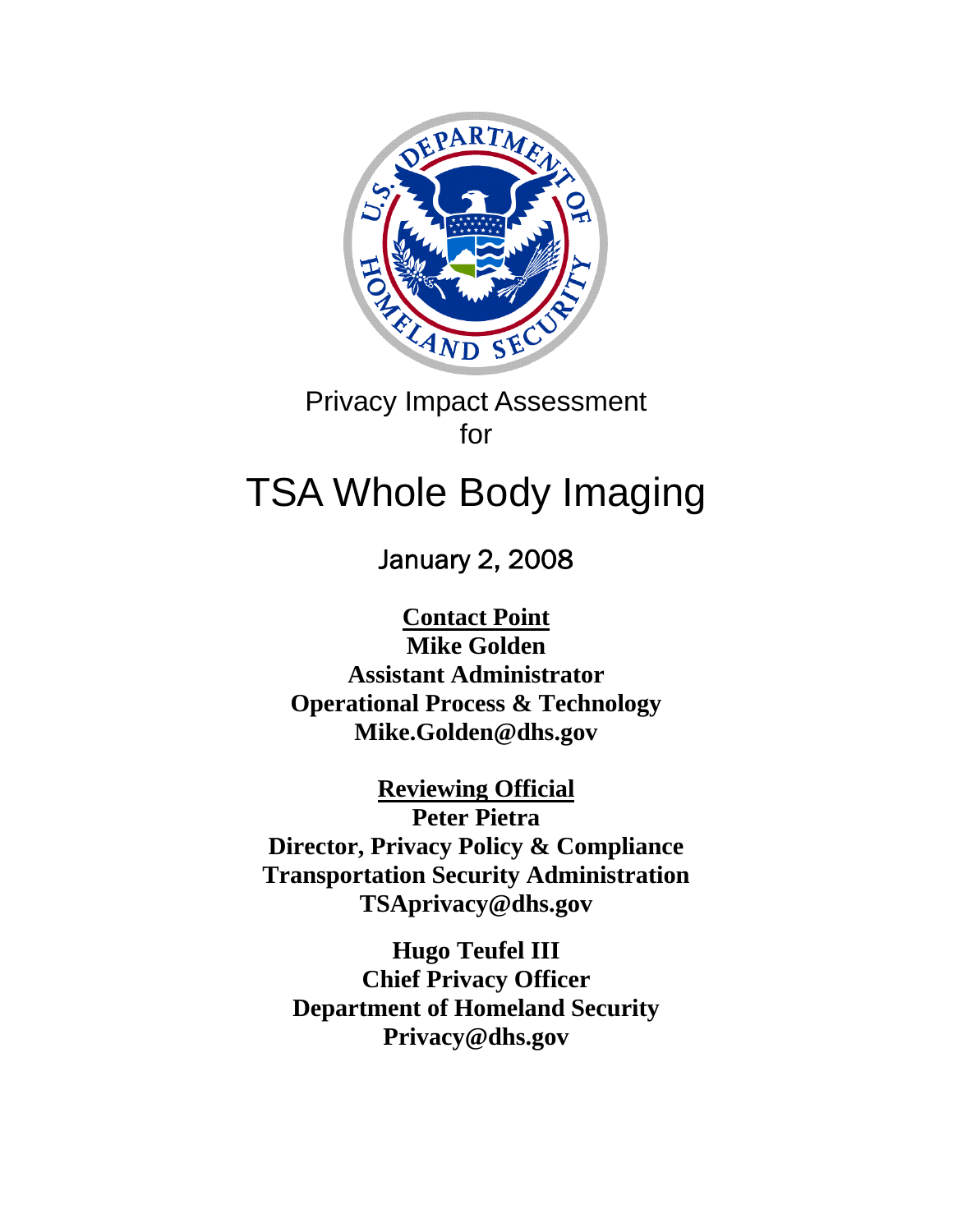

### **Abstract**

The Transportation Security Administration (TSA) will conduct pilot operations to evaluate the use of various Whole Body Imaging (WBI) technologies, including backscatter xray and millimeter wave devices, to detect threat objects carried on persons entering airport sterile areas<sup>[1](#page-1-0)</sup>. WBI creates an image of the full body, showing the surface of the skin and revealing objects that are on the body, not in the body. To mitigate the privacy risk associated with creating an image of the individual's body, TSA isolated the Transportation Security Officer (TSO) viewing the image from the TSO interacting with the individual. During the initial phase of the pilot, individuals who must undergo secondary screening will be given the option of undergoing the normal secondary screening technique involving a physical pat down by a TSO or a screening by a WBI device. A subsequent phase will evaluate WBI technology for individuals undergoing primary screening. Individuals will be able to choose to undergo WBI screening in primary.

In the interest of transparency to the public, this Privacy Impact Assessment (PIA) conducted pursuant to Section 222 of the Homeland Security Act ensures that technologies sustain and do not erode privacy protections. TSA has developed operating processes for the WBI, used for pilot operations, that do not collect, store, or distribute any personally identifiable information.

## **Introduction**

 $\overline{a}$ 

The Aviation and Transportation Security Act (ATSA), PL 107-71, directs TSA to conduct "research, development, testing and evaluation of threats carried on persons boarding aircraft or entering secure areas, including detection of weapons, explosives, and components of weapons of mass destruction." Pursuant to that authority, as well as its general authorities to conduct research and development to enhance transportation security, TSA proposes to evaluate the effectiveness of WBI technologies in operational settings. TSA tested WBI technologies in a controlled laboratory setting and determined the technologies to be technically functional. In the operational setting, TSA will determine whether sufficient passenger throughput can be achieved while maintaining threat detection levels, and will compare operational detection levels between technologies.<sup>[2](#page-1-1)</sup> TSA will use x-ray backscatter and millimeter wave technology in a limited

<span id="page-1-0"></span><sup>&</sup>lt;sup>1</sup> "Sterile area" is defined in 49 CFR 1540.5 and generally means an area of an airport with access limited to persons who have undergone security screening by TSA.

<span id="page-1-1"></span> $2$  TSA additionally requested that the National Research Council study "technologies to protect the nation's air transportation system from attacks by terrorists and others of like mind." The study, *Assessment of Millitmeter-wave and Terahertz Technology for Detection and Identification of Concealed Explosive and Weapons*, published in 2007, provides further discussion of the systems, their technologies, and a proposed implementation strategy for their deployment.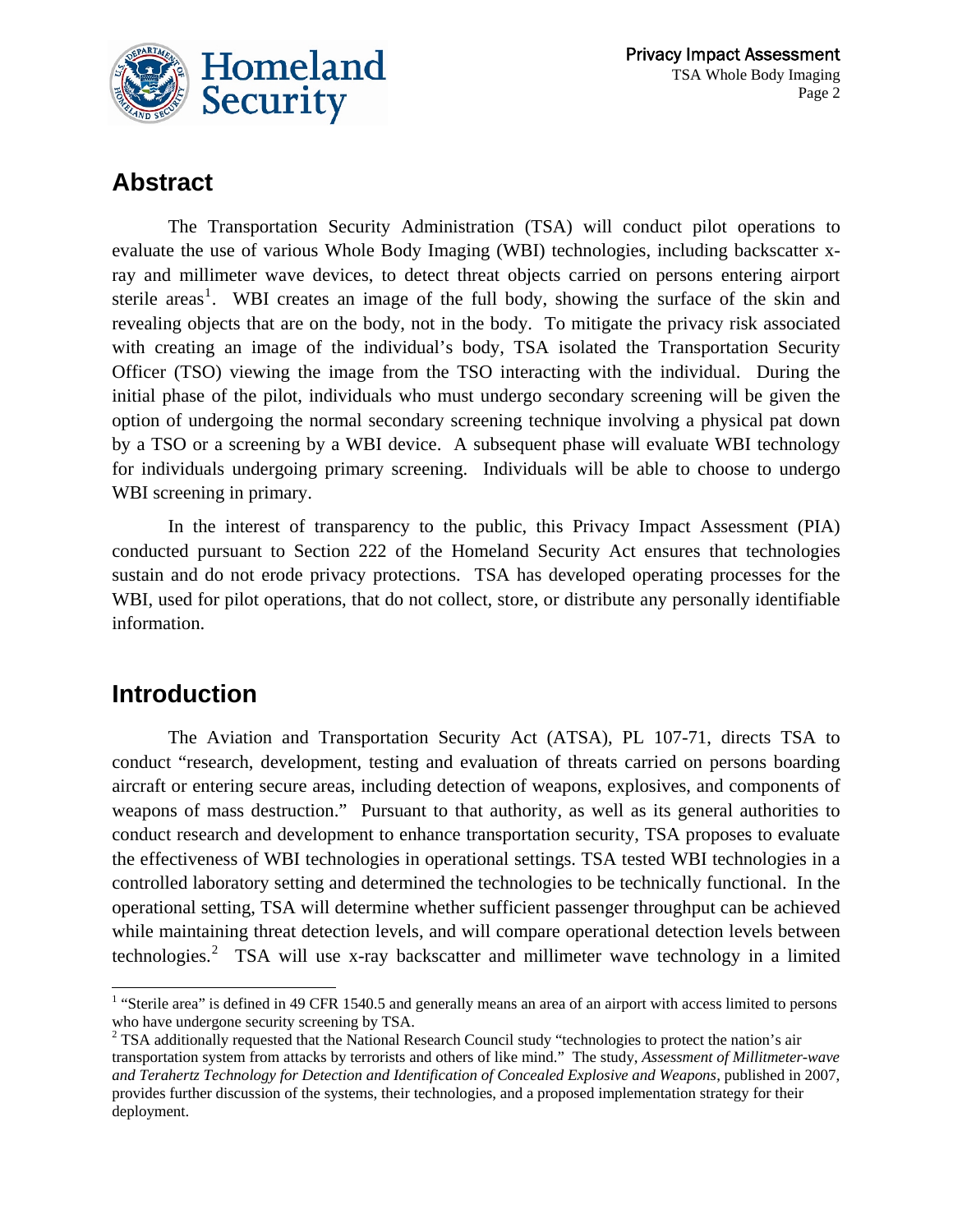

number of airports. By using passenger imaging technology, TSA expects to be able to quickly, and without physical contact, screen passengers during primary or secondary inspection for prohibited items including weapons, explosives, and other metallic and non-metallic threat objects hidden under layers of clothing. In the event a suspicious item cannot be cleared visually, the individual will undergo a physical pat down targeted to locations identified through the WBI visual inspection.

TSA will test two types of WBI technologies: backscatter and millimeter wave.

- Backscatter technology relies on a narrow, low intensity x-ray beam scanned over the body's surface at high speed that is reflected back from the body and other objects placed or carried on the body, where it is converted into a computer image of the subject and displayed on a remote monitor. For comparison purposes, the x-ray dose received from the backscatter system is equivalent to the radiation received in two minutes of airplane flight at altitude (.02 millirem for two scans by backscatter compared to .0276 millirem for two minutes of a flight).
- Millimeter wave technology uses non-ionizing radio frequency energy in the millimeter wave spectrum to generate an image based on the energy reflected from the body. The three-dimensional image of the body is displayed on a remote monitor for analysis. The energy projected by the system is 100,000 times less than a cell phone transmission  $(.00000597 \text{ mW/cm}^2$  for millimeter wave technology compared to 37.5 mW/cm<sup>2</sup> for a cellphone).

The images created by the WBI technologies are not equivalent to photography and do not present sufficient details that the image could be used for personal identification. Below are examples of the current level of image detail created by the WBI technology, which may change. Sample images will be made available to individuals at the location of the WBI equipment to show the image to individuals deciding whether or not to choose the WBI visual inspection instead of the physical pat down inspection. It should be noted that the millimeter wave image rotates and a blur appears over the face as the front appears in view.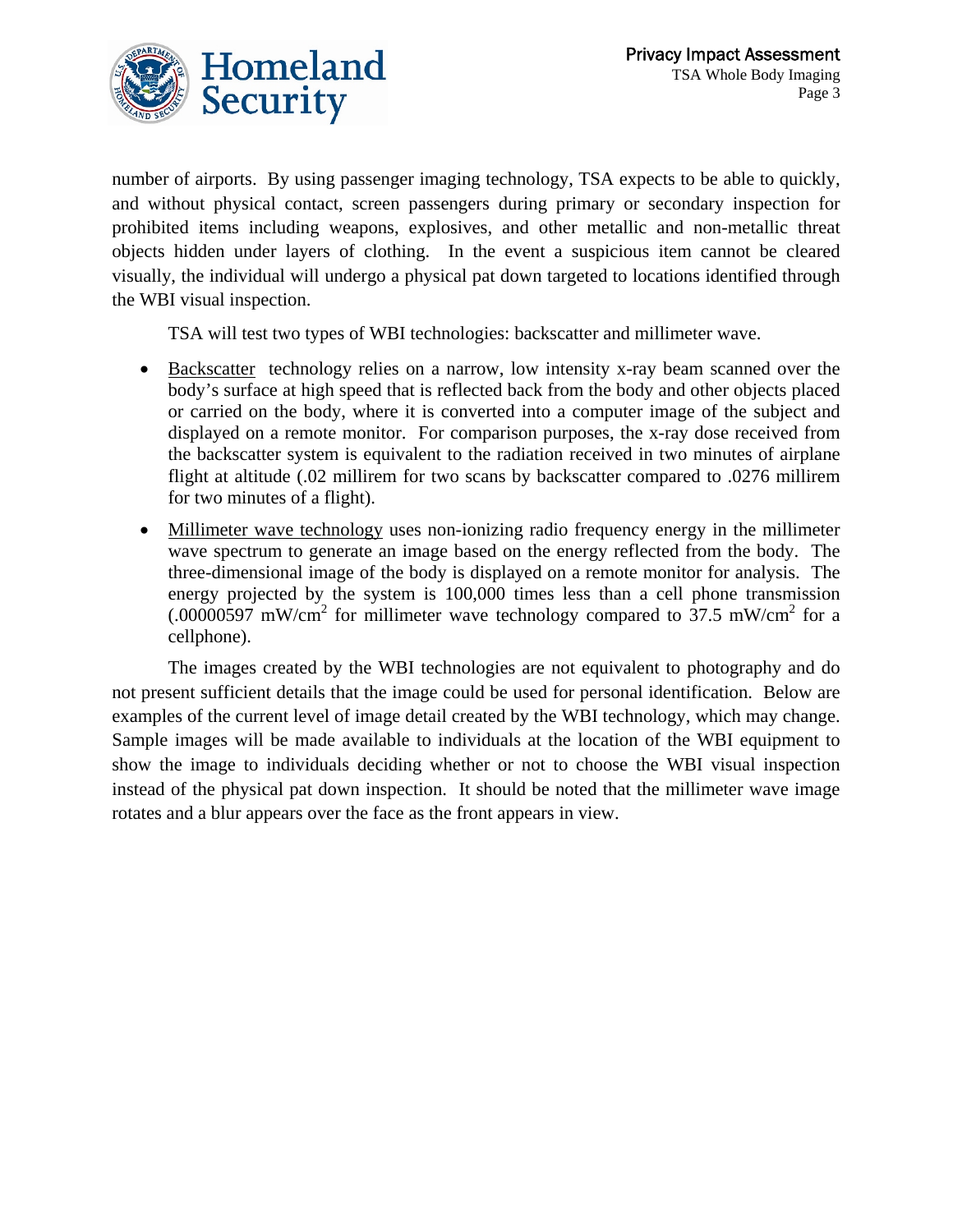





While the equipment has the capability of collecting and storing an image, the image storage functions will be disabled by the manufacturer before the devices are placed in an airport and will not have the capability to be activated by operators. Images will be maintained on the screen only for as long as it takes to resolve any anomalies; if a TSO sees a suspicious area or prohibited item, the image will remain on the screen until the item is cleared either by the TSO recognizing the item on the screen, or by a physical screening by the TSO with the individual. The image is deleted in order to permit the next individual to be screened. The equipment does not retain the image. In addition, TSOs will be prohibited from bringing any device into the viewing area that has any photographic capability, including cell phone cameras. Rules governing the operating procedures of TSOs using this WBI equipment are documented in standard operating procedures (SOP), and compliance with these procedures is reviewed on a routine basis. Due the sensitivity of the technical and operational details, the SOP will not be publicized, however, TSOs receive extensive training prior to operating WBI technology.

The TSO who views the image will be located remotely from the individual being screened so the TSO will not be able to see the actual individual. The TSO viewing the image will communicate with the TSO at the checkpoint through a red/green light system. If there is a red light, the TSO will communicate via radio to direct the TSO at the checkpoint to the location on the individual's body where a threat item is suspected. The TSO at the checkpoint will then conduct a physical pat-down that is focused on the particular area and not necessarily of the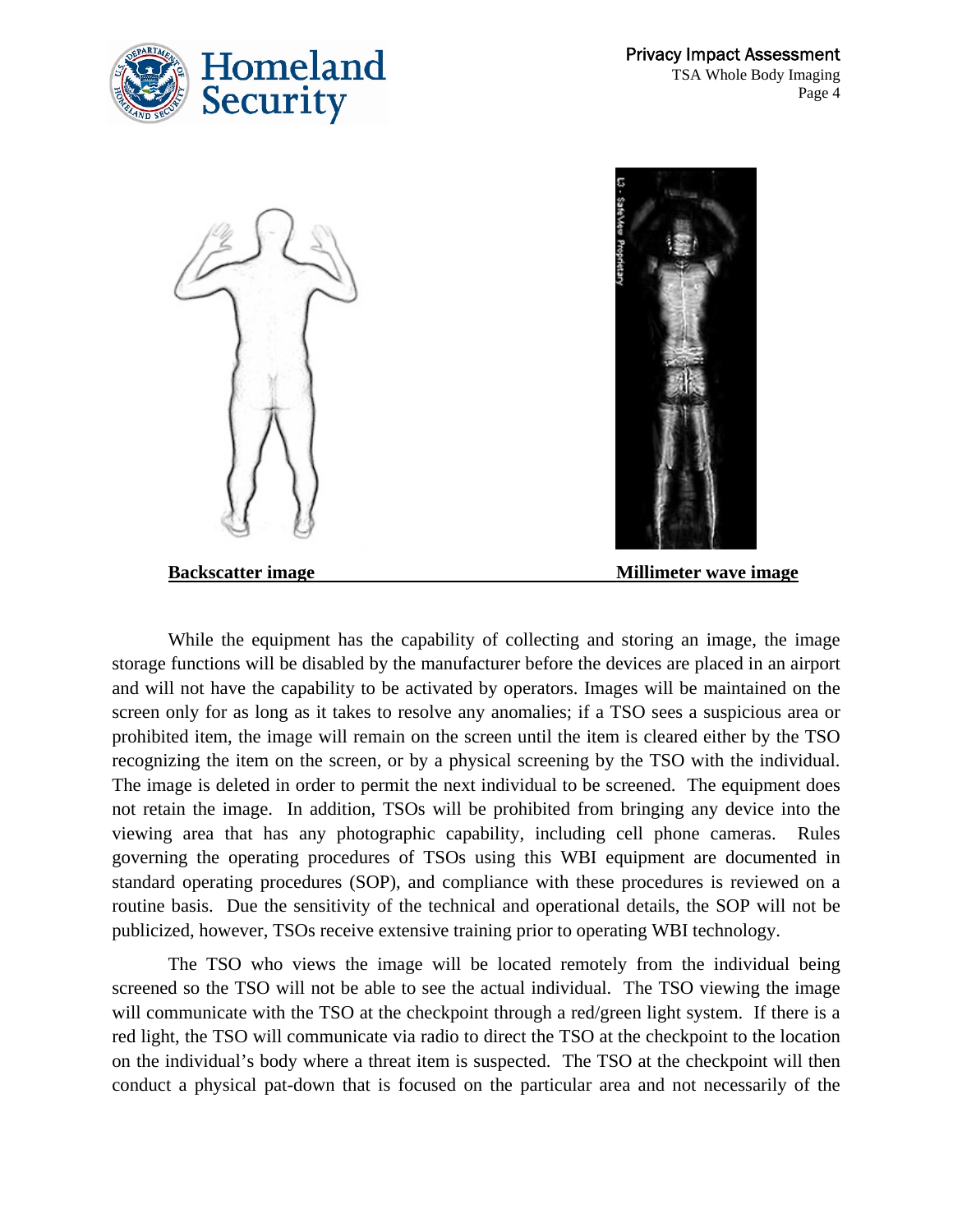

individual's entire body which would normally occur absent the added information from the WBI technology.

The WBI pilot program recognizes and seeks to accomplish the twin goals of minimizing privacy intrusions, while ensuring that prohibited items, such as weapons and explosives, do not enter the airport's sterile area. The WBI system present images of potential threats while minimizing individually identifying features. Further, the operational documentation cites with approval NRC Publication NMAB-482-1, *Airline Passenger Security Screening: New Technologies and Implementation Issues*, (1996), and appears to have considered carefully the issues raised in that publication.

## **Fair Information Practice Principles (FIPPs)**

The Privacy Act of 1974 articulates concepts of how the Federal government should treat individuals and their information and imposes duties upon Federal agencies regarding the collection, use, dissemination, and maintenance of personally identifiable information. The Homeland Security Act of 2002 Section 222(2) states that the Chief Privacy Officer shall assure that information is handled in full compliance with the fair information practices as set out in the Privacy Act of 1974 and shall assure that technology sustains and does not erode privacy.

In response to this obligation, the DHS Privacy Office has developed a set of Fair Information Practice Principles (FIPPs) from the underling concepts of the Privacy Act, which encompass the full breadth and diversity of the information and interactions of DHS. The FIPPs account for the nature and purpose of the information being collected in relation to DHS's mission to preserve, protect, and secure. Given the particular technologies and the scope and nature of their use, TSA used the DHS Privacy Office FIPPS PIA template.

#### **1. Principle of Transparency**

*Principle: DHS should be transparent and provide notice to the individual regarding its collection, use, dissemination, and maintenance of personally identifiable information (PII). Technologies or systems using PII must be described in a SORN and PIA, as appropriate. There should be no system the existence of which is a secret.* 

TSA has published extensive information on WBI technologies on its website (www.TSA.gov) beginning in February 2007, and conducted outreach with national press and with privacy advocacy groups to explain the evaluation of WBI technologies. Informational brochures regarding the program will be made available at each WBI site that will show a WBI image that the technology will create. Most PIAs are conducted on IT systems that collect and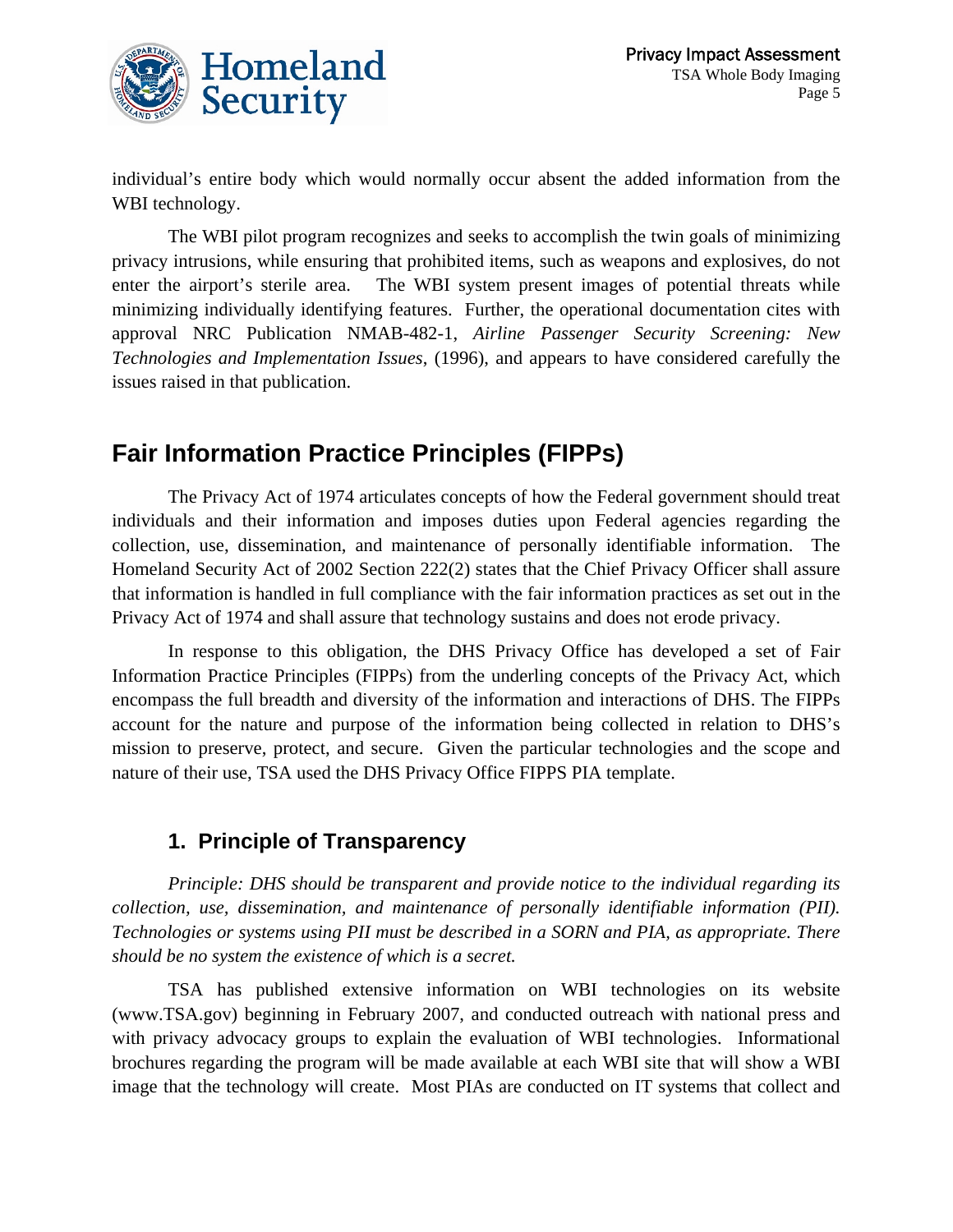

retain PII. TSA has configured the WBI technologies it is using such that they do not retain the images once the individual has been screened. TSA is conducting this PIA in order to be transparent and provide notice to the public regarding TSA's use of WBI technologies.

#### **2. Principle of Individual Participation**

*Principle: DHS should involve the individual in the process of using PII. DHS should, to the extent practical, seek individual consent for the collection, use, dissemination, and maintenance of PII and should provide mechanisms for appropriate access, correction, and redress regarding DHS's use of PII.* 

Individuals undergoing primary screening will have the option to select a WBI screening. Individuals referred to secondary inspection are offered the option to undergo WBI screening as an alternative to the pat-down screening that would otherwise be required. Individual participation and consent is exercised by the individual's selection of the screening method and no individual is required to use WBI for screening. Consent is informed by the availability of brochures that explain the technology and show a sample image.

#### **3. Principle of Purpose Specification**

*Principle: DHS should specifically articulate the authority which permits the collection of PII, to include images, and specifically articulate the purpose or purposes for which the PII is intended to be used.*

TSA is responsible for security in all modes of transportation, including commercial aviation. 49 USC §114. Congress directed TSA to conduct "research, development, testing and evaluation of threats carried on persons boarding aircraft or entering secure areas, including detection of weapons, explosives, and components of weapons of mass destruction." 49 USC §137.

Pursuant to that authority, as well as its general authorities to conduct research and development to enhance transportation security, TSA is evaluating the use of WBI as an improvement over current threat item detection by metal detector and pat-down, particularly with respect to non-metallic threat objects and liquids. An image will appear on the WBI viewer to screen for threat objects and will be deleted as soon as any anomalies are resolved. The image is not connected to an individual identity and is not sufficiently detailed to identify an individual.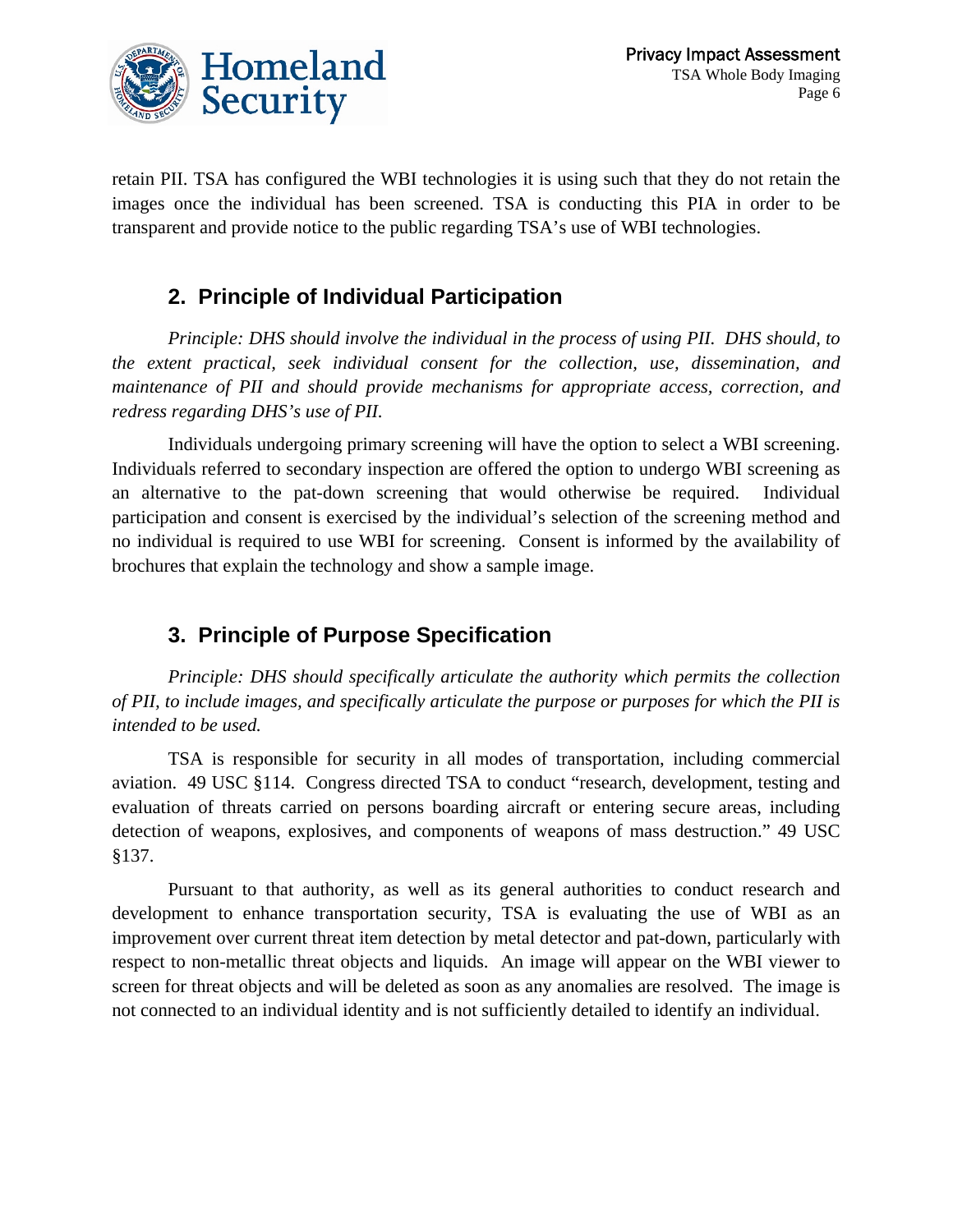

#### **4. Principle of Minimization**

*Principle: DHS should only collect PII that is directly relevant and necessary to accomplish the specified purpose(s) and only retain PII for as long as is necessary to fulfill the specified purpose(s). PII should be disposed of in accordance with DHS records disposition schedules as approved by the National Archives and Records Administration (NARA).*

WBI technologies identify objects on the outside of the physical body and do not reveal implants beneath the surface of the skin. TSA does not save the image in connection with the use of WBI technologies. While the technology can be configured to store images, TSA considered the privacy issues of this storage feature and carefully evaluated all potential uses of the images for training, investigations, or possible prosecution of persons caught with prohibited items. Based on this evaluation, TSA decided to have the manufacturer disable the data storage capabilities prior to delivery to TSA. Individual operators do not have the capability to reverse the capability to enable image retention. As a result, the image will only be available during the time the individual is being screened and will be deleted immediately thereafter.

#### **5. Principle of Use Limitation**

*Principle: DHS should use PII solely for the purpose(s) specified in the notice. Sharing PII outside the Department should be for a purpose compatible with the purpose for which the PII was collected.* 

TSOs sitting in the remote viewing room are the only persons to see the WBI images that appear on the screen transiently for the purpose of identifying any potential threat items. The TSOs at the screening location and the supervisory TSO overseeing their actions are prohibited from entering the remote room and viewing the images on the screen. Once any anomaly is resolved, the image is deleted, and therefore cannot be used for any other purpose or shared with anyone. The images will not be used in any other context inside DHS and will not be shared outside of the Department.

#### **6. Principle of Data Quality and Integrity**

*Principle: DHS should, to the extent practical, ensure that PII, including images, is accurate, relevant, timely, and complete, within the context of each use of the PII.* 

The WBI images are generated by direct observation by the imaging technology. Accordingly, it is accurate, timely, and complete, and is directly relevant to the identification of threat objects. Potential threat items are resolved through a directed physical pat down before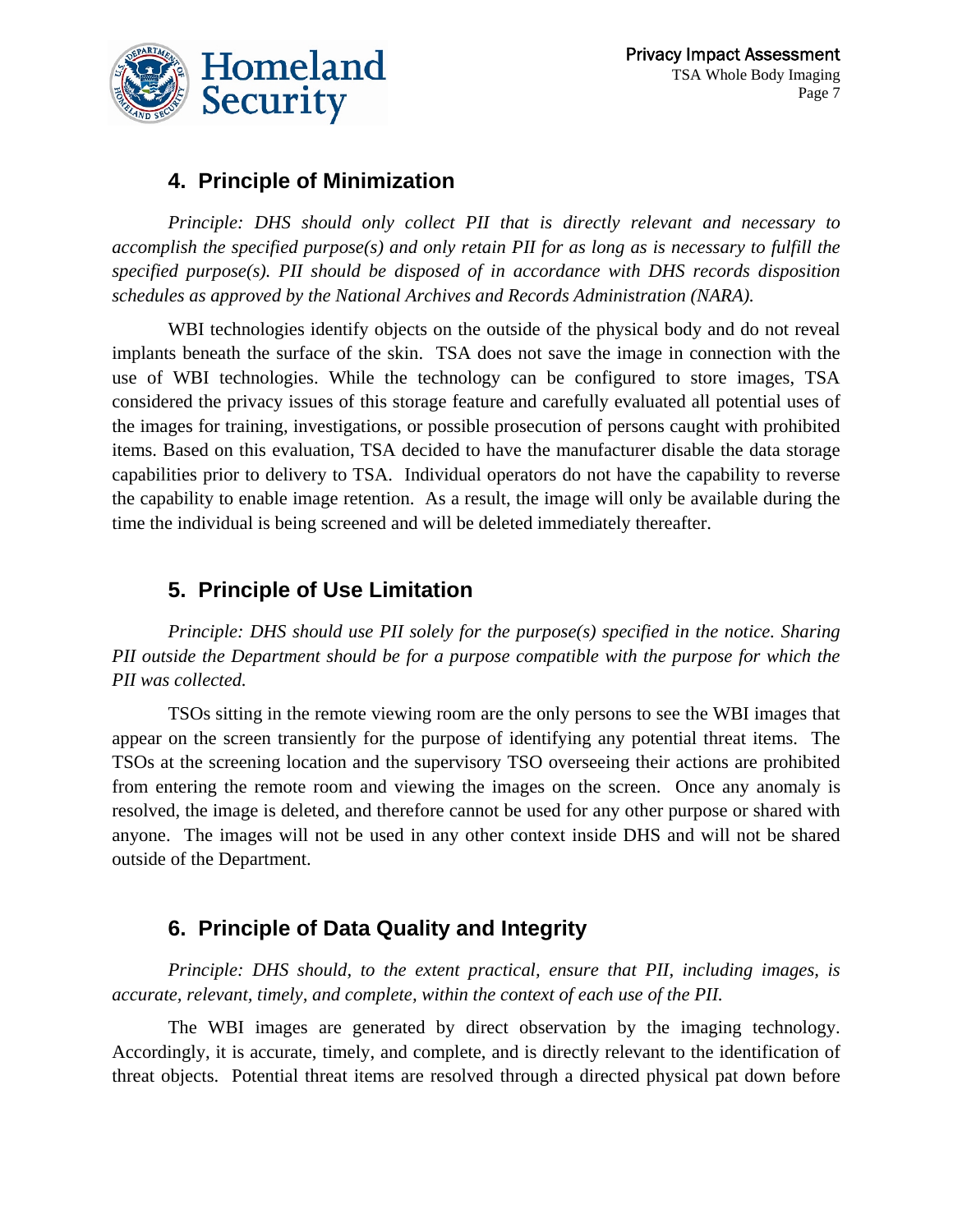

the individual is cleared to enter the sterile area. The images are not retained, thereby further mitigating any data quality or integrity issues.

Viewing of WBI images occasionally requires interpretation of the images. A WBI image with a suspicious area (one in which it is unclear whether there is a prohibited item) will require additional screening of the traveler with a limited pat-down, focusing on the suspicious area alone. The traveler may be patted down in the screening area, an alternate screening area, or in a private area.

#### **7. Principle of Security**

*Principle: DHS should protect PII, including images, through appropriate security safeguards against risks such as loss, unauthorized access or use, destruction, modification, or unintended or inappropriate disclosure.* 

WBI data is transmitted between the checkpoint and the viewer by a landline connection and cannot be lost, modified, or disclosed. Backscatter images are encrypted. Millimeter wave data is transmitted in a proprietary format that cannot be deciphered without the proprietary technology. TSA's decision not to retain images mitigates further data storage security issues. In addition, the computers used to process and present the images will be locked with both physical and software controls to prevent the insertion of any storage media or other communication devices. Administrative controls limit access to the remote viewing rooms to TSOs and prohibit TSOs from bringing photographic devices, to include cell phone cameras, into the room in which images are viewed.

#### **8. Principle of Accountability and Auditing**

*Principle: DHS should be accountable for complying with these principles, providing training to all employees and contractors who use PII, including images, and should audit the actual use of PII to demonstrate compliance with these principles and all applicable privacy protection requirements.*

TSOs operating WBI technology are given extensive training both in detecting threat items as revealed by the WBI technology and the operational protocols that protect the privacy of individuals undergoing WBI screening. Specifically, TSOs will undergo privacy and Privacy Act training developed by the DHS Privacy Office for the Department. Supervisors will ensure that policies and procedures regarding photography are fully enforced. In addition to administrative controls imposed by the operating protocols, technical controls also enforce accountability since WBI technology settings are locked and cannot be changed by the TSO operating the equipment.